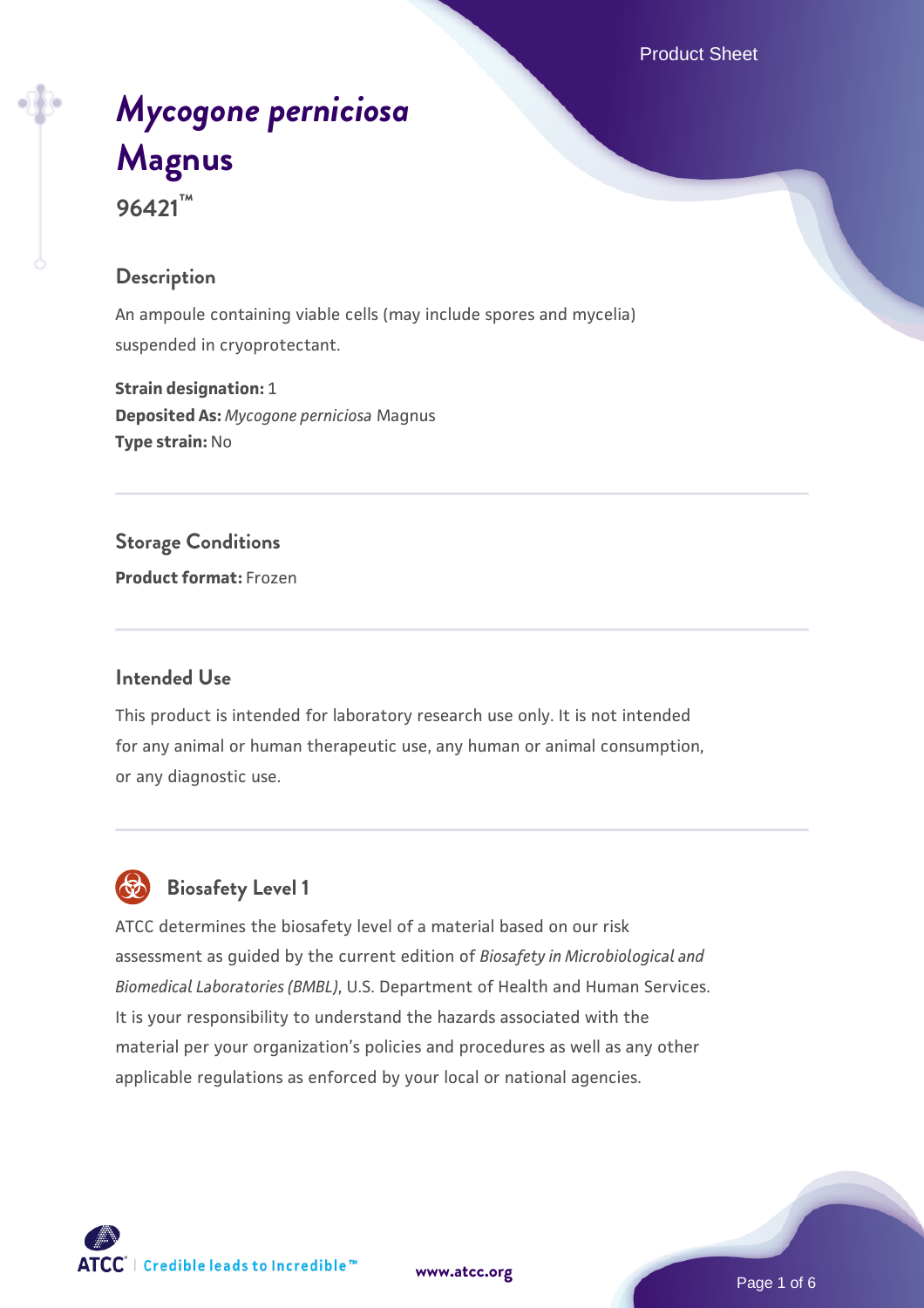ATCC highly recommends that appropriate personal protective equipment is always used when handling vials. For cultures that require storage in liquid nitrogen, it is important to note that some vials may leak when submersed in liquid nitrogen and will slowly fill with liquid nitrogen. Upon thawing, the conversion of the liquid nitrogen back to its gas phase may result in the vial exploding or blowing off its cap with dangerous force creating flying debris. Unless necessary, ATCC recommends that these cultures be stored in the vapor phase of liquid nitrogen rather than submersed in liquid nitrogen.

## **Certificate of Analysis**

For batch-specific test results, refer to the applicable certificate of analysis that can be found at www.atcc.org.

#### **Growth Conditions**

**Medium:**  [ATCC Medium 336: Potato dextrose agar \(PDA\)](https://www.atcc.org/-/media/product-assets/documents/microbial-media-formulations/3/3/6/atcc-medium-336.pdf?rev=d9160ad44d934cd8b65175461abbf3b9) **Temperature:** 24°C **Incubation:** under black light

#### **Handling Procedures**

Frozen ampoules packed in dry ice should either be thawed immediately or stored in liquid nitrogen. If liquid nitrogen storage facilities are not available, frozen ampoules may be stored at or below -70°C for approximately one week. **Do not under any circumstance store frozen ampoules at refrigerator**

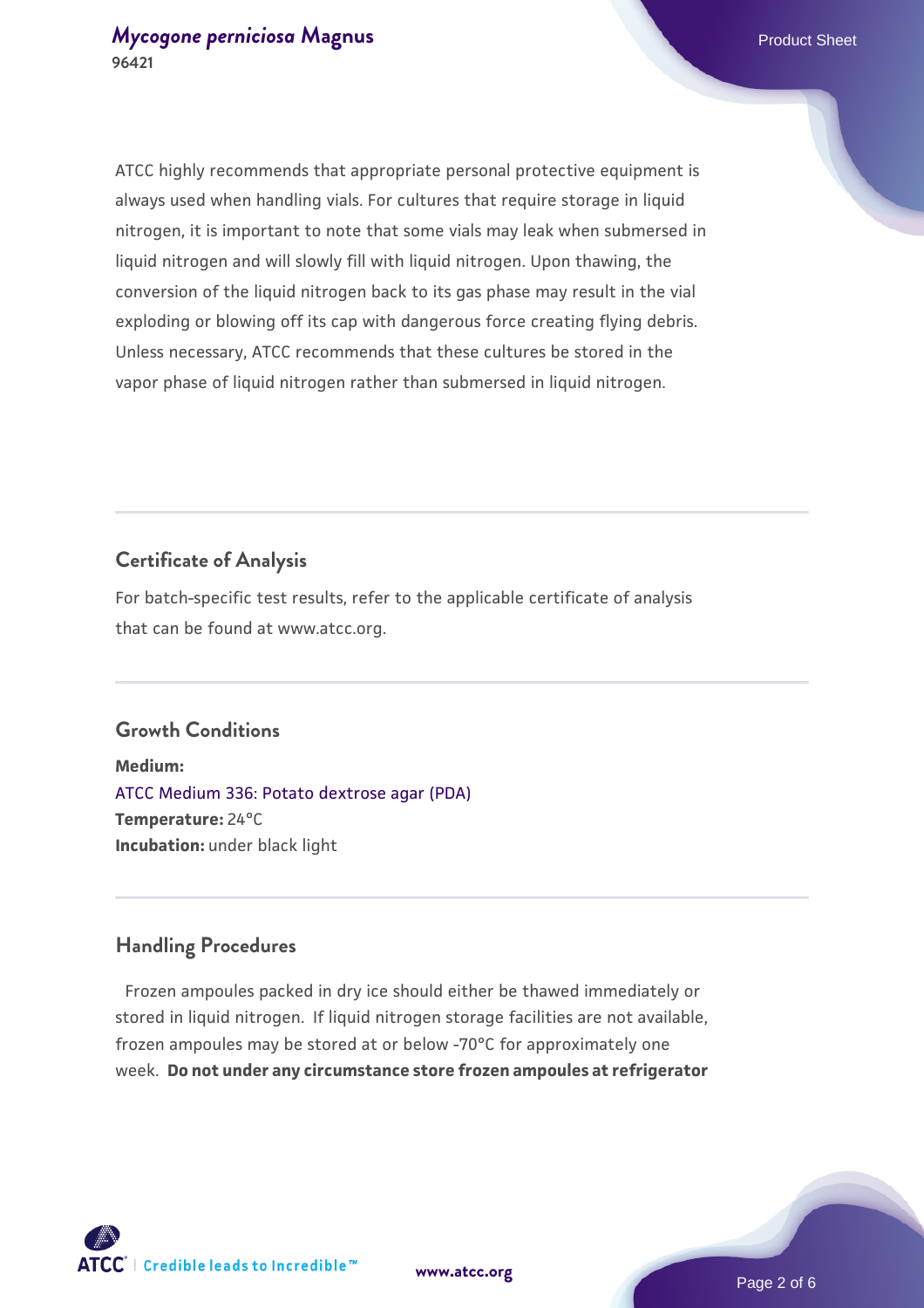**freezer temperatures (generally -20°C).** Storage of frozen material at this temperature will result in the death of the culture.

1. To thaw a frozen ampoule, place in a **25-30°C** water bath, until just thawed (**approximately 5 minutes**). Immerse the ampoule just sufficient to cover the frozen material. Do not agitate the ampoule.

2. Immediately after thawing, wipe down ampoule with 70% ethanol and aseptically transfer 10 microliter (or any amount desired up to all) of the content onto a plate or broth with medium recommended.

3. Incubate the inoculum/strain at the temperature and conditions recommended.

4. Inspect for growth of the inoculum/strain regularly. The sign of viability is noticeable typically after 1-2 days of incubation. However, the time necessary for significant growth will vary from strain to strain.

#### **Notes**

No specific notes.

## **Material Citation**

If use of this material results in a scientific publication, please cite the material in the following manner: *Mycogone perniciosa* Magnus (ATCC 96421)

### **References**

References and other information relating to this material are available at www.atcc.org.

#### **Warranty**

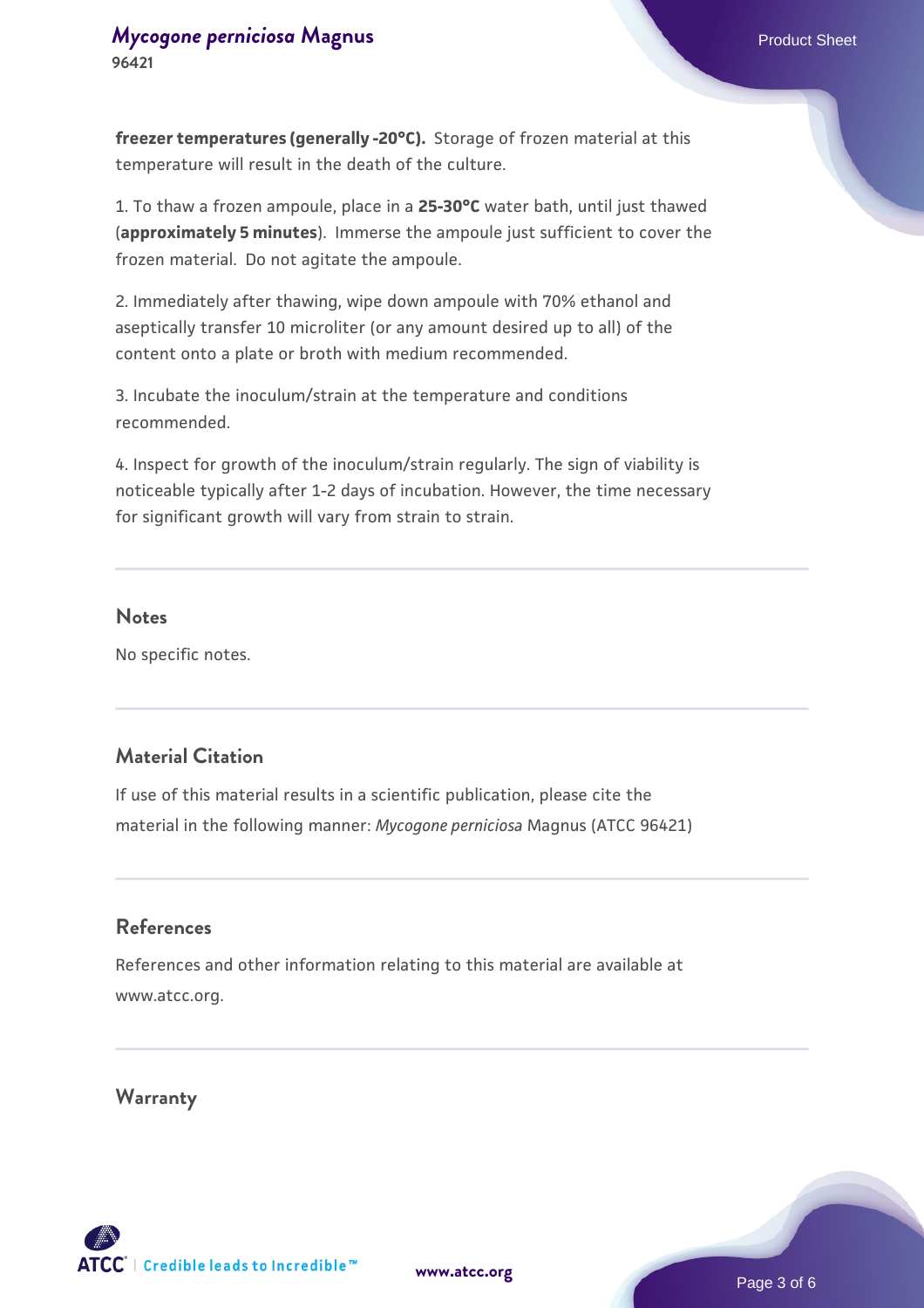## *[Mycogone perniciosa](https://www.atcc.org/products/96421)* [Magnus](https://www.atcc.org/products/96421)<br>
Product Sheet **96421**

The product is provided 'AS IS' and the viability of ATCC® products is warranted for 30 days from the date of shipment, provided that the customer has stored and handled the product according to the information included on the product information sheet, website, and Certificate of Analysis. For living cultures, ATCC lists the media formulation and reagents that have been found to be effective for the product. While other unspecified media and reagents may also produce satisfactory results, a change in the ATCC and/or depositor-recommended protocols may affect the recovery, growth, and/or function of the product. If an alternative medium formulation or reagent is used, the ATCC warranty for viability is no longer valid. Except as expressly set forth herein, no other warranties of any kind are provided, express or implied, including, but not limited to, any implied warranties of merchantability, fitness for a particular purpose, manufacture according to cGMP standards, typicality, safety, accuracy, and/or noninfringement.

#### **Disclaimers**

This product is intended for laboratory research use only. It is not intended for any animal or human therapeutic use, any human or animal consumption, or any diagnostic use. Any proposed commercial use is prohibited without a license from ATCC.

While ATCC uses reasonable efforts to include accurate and up-to-date information on this product sheet, ATCC makes no warranties or representations as to its accuracy. Citations from scientific literature and patents are provided for informational purposes only. ATCC does not warrant that such information has been confirmed to be accurate or complete and the customer bears the sole responsibility of confirming the accuracy and completeness of any such information.

This product is sent on the condition that the customer is responsible for and assumes all risk and responsibility in connection with the receipt, handling, storage, disposal, and use of the ATCC product including without limitation



**[www.atcc.org](http://www.atcc.org)**

Page 4 of 6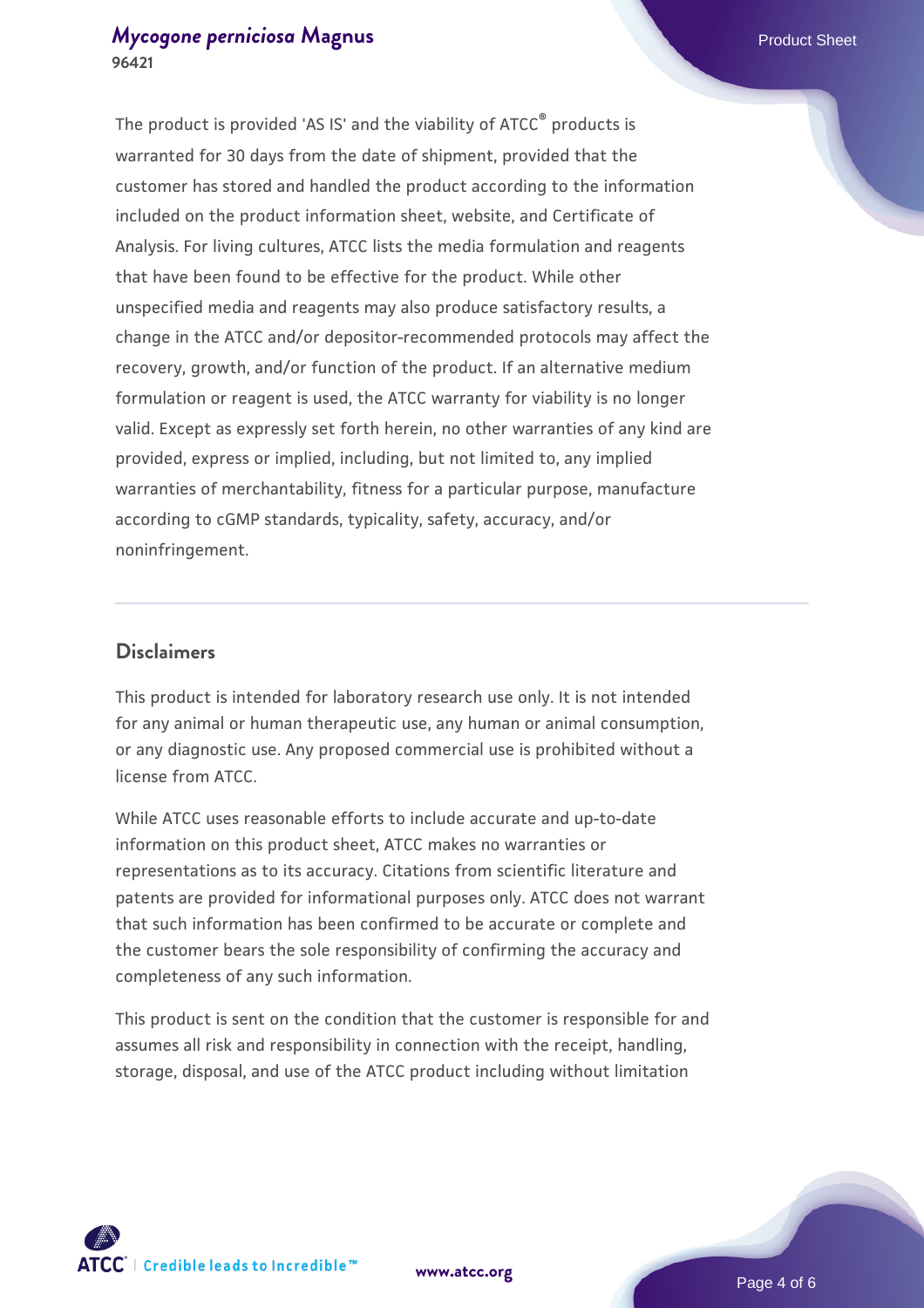taking all appropriate safety and handling precautions to minimize health or environmental risk. As a condition of receiving the material, the customer agrees that any activity undertaken with the ATCC product and any progeny or modifications will be conducted in compliance with all applicable laws, regulations, and guidelines. This product is provided 'AS IS' with no representations or warranties whatsoever except as expressly set forth herein and in no event shall ATCC, its parents, subsidiaries, directors, officers, agents, employees, assigns, successors, and affiliates be liable for indirect, special, incidental, or consequential damages of any kind in connection with or arising out of the customer's use of the product. While reasonable effort is made to ensure authenticity and reliability of materials on deposit, ATCC is not liable for damages arising from the misidentification or misrepresentation of such materials.

Please see the material transfer agreement (MTA) for further details regarding the use of this product. The MTA is available at www.atcc.org.

## **Copyright and Trademark Information**

© ATCC 2021. All rights reserved.

ATCC is a registered trademark of the American Type Culture Collection.

#### **Revision**

This information on this document was last updated on 2021-05-19

### **Contact Information**

ATCC 10801 University Boulevard Manassas, VA 20110-2209 USA